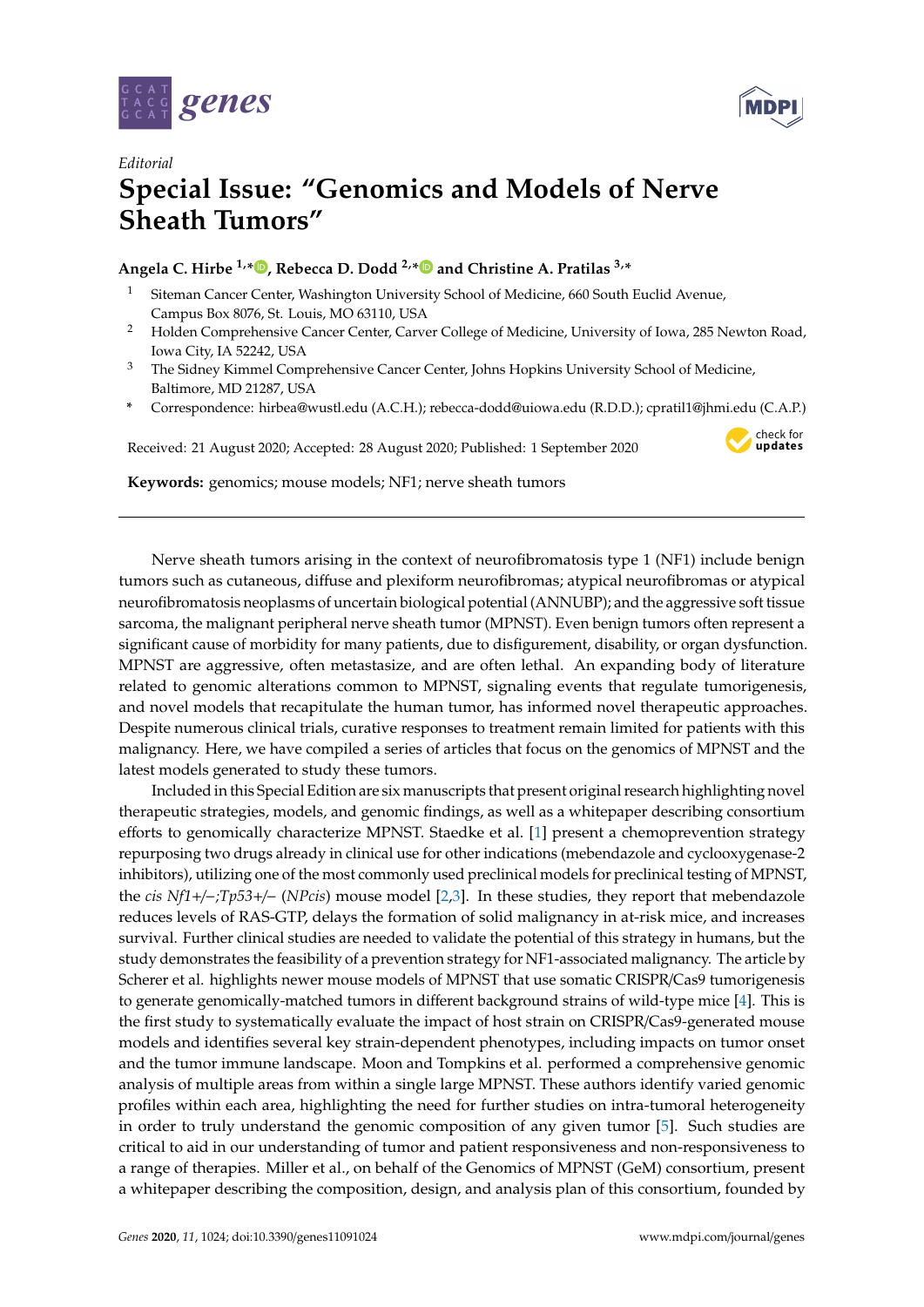the NF Research Initiative at Boston Children's Hospital. These authors have aimed to perform the most comprehensive genomic analysis of the largest cohort of MPNST to date, data from which will be shared on an outward-facing web-based interface made available to other investigators, in order to accelerate collaborative and therapy-directed research [\[6\]](#page-2-5). Grit et al. describe their experiments using reverse phase phospho-proteome array (RPPA) analysis of murine MPNST models to determine mechanisms of resistance to commonly-used therapies, including DNA damaging agents (doxorubicin) and kinase inhibitors (MET and MEK inhibitors). These authors observed profound signaling plasticity in treated tumors, with key activation of the AXL and NFkB pathways that were associated with the development of resistance [\[7\]](#page-2-6). Banerjee et al. set out to design an integrative approach that combined multiple transcriptomic and genomic datasets, the analysis of which would be poised to identify new therapeutic avenues in MPNST. Gene expression data from four independent studies were integrated and analyzed using a transfer learning-inspired approach to identify latent variables (LV)—groups of genes derived from larger repositories of gene expression datasets that exhibit common transcriptomic patterns relevant to a specific subset of samples—and thereby uncover previously unknown biology. To assess the biological underpinnings of uncharacterized LVs, a tumor immune cell deconvolution analysis was used, which indicated the presence of activated mast cells and M2 macrophages in all tumor types, as well as CD4 memory T-cells [\[8\]](#page-2-7). The findings uncovered using these computational approaches suggest potential biological signatures rich for experimental and clinical investigation.

The Special Edition also includes three review articles. Lemberg et al. have compiled a collated summary of sequencing efforts in MPNST published in the past two decades, using a total of 12 studies to summarize the range of incidences of the most common mutations in *NF1, CDKN2A, TP53, EED* and *SUZ12*. In this article, the authors review the initial findings of *NF1* as the gene responsible for neurofibromatosis type 1, its function as a RAS-GTPase-activating protein (RAS-GAP), and the spectrum of alterations in *NF1* found in human disease. They then further summarize 16 additional genomic studies, covering 10 other recurrently altered genes, including *BRAF, MET, EGFR, TYK2, ATRX* and others [\[9\]](#page-2-8). Williams and Largaespada review the range of published MPNST model systems, including genetically-engineered mouse models (GEMM), the genes involved, and the limitations of these models. They elaborate on the commonly used *NPCis* mouse, its genetic design, and the tumors that develop in these mice, as well as human-derived cell lines and xenografts. The use of synthetic lethality screens to identify combination drug therapies is explored, as are dysregulated signaling pathways that represent targets for molecularly based therapies [\[10\]](#page-2-9). The review article by Zhang et al. discusses the current biological understanding of polycomb repressive complex 2 (PRC2) loss in MPNST, which is a frequently-mutated pathway in these tumors. This article also highlights PRC2 function in normal Schwann cell development and nerve injury repair, in addition to discussing potential therapies that target PCR2 deficiency in tumor cells [\[11\]](#page-2-10).

In conclusion, the articles that we have assembled in this Special Edition on Genomics and Models of Nerve Sheath Tumors highlight the most recent scientific advances on the genomic composition of malignant peripheral nerve sheath tumors and review novel efforts to model and study these tumors. While a wide range of benign, borderline and malignant nerve sheath tumors affect individuals with neurofibromatosis type 1, our collection of articles here focuses primarily on malignant nerve sheath tumors and underscores the pressing need for novel therapies. As genomic and transcriptomic capabilities continue to advance at an impressive pace, the hope is that an improved understanding of the genetics, and therefore the pathobiology, of these tumors, will ultimately lead to effective therapies that result in deeper and more durable responses, and therefore improved survival rates for these patients.

**Author Contributions:** A.C.H., R.D.D., and C.A.P. contributed to conceptualization, writing, and editing. All authors have read and agreed to the published version of the manuscript.

**Funding:** This research required no outside funding.

**Acknowledgments:** The Special Issue editors would like to thank all of the authors and reviewers who contributed to this Special Edition.